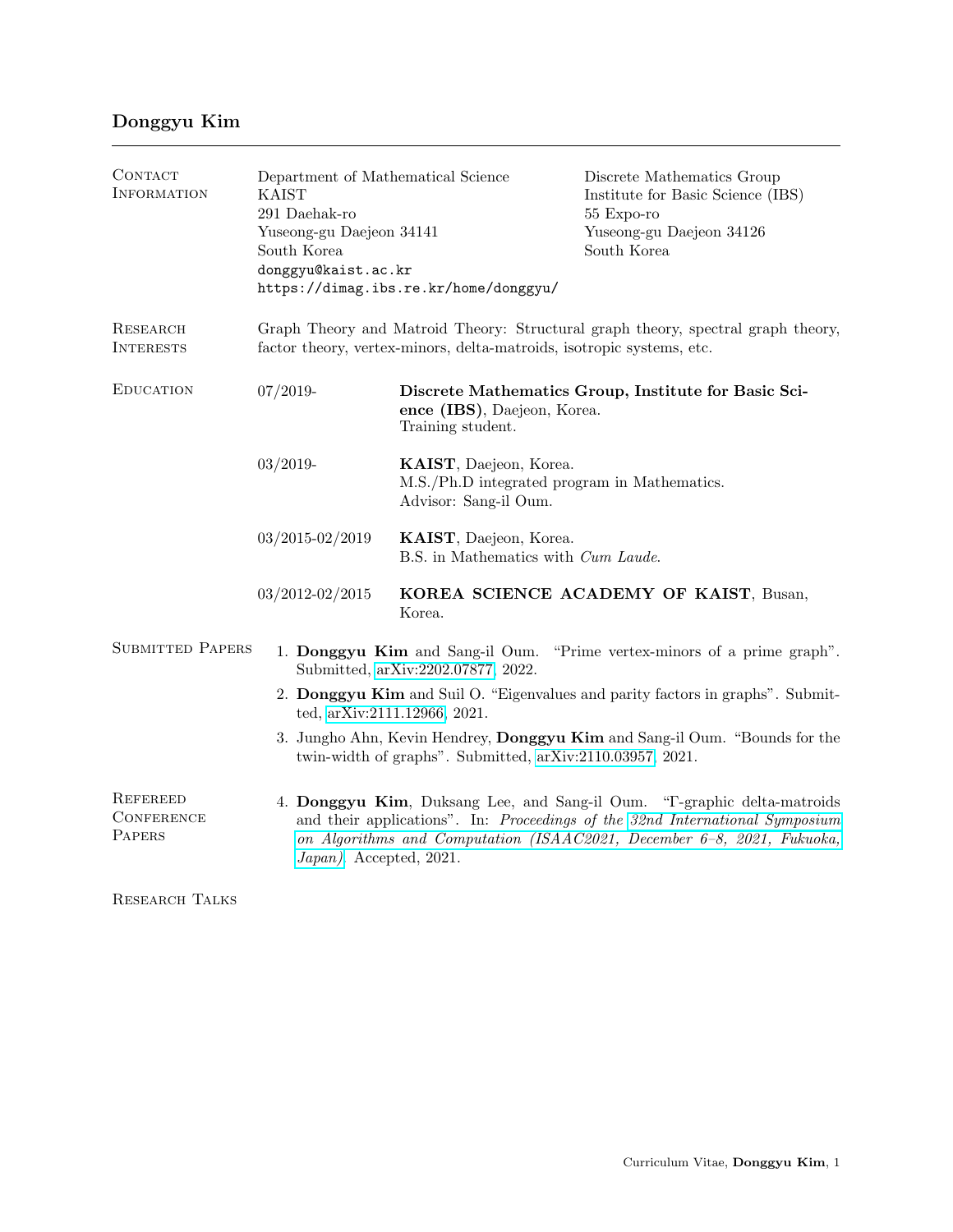| Apr 28, 2022 | A stronger version of Tutte's wheel theorem for vertex- |  |  |  |
|--------------|---------------------------------------------------------|--|--|--|
|              | minors, 2022 KMS Spring Meeting, Online, South Korea.   |  |  |  |

- Feb 21, 2022 A stronger version of Tutte's wheel theorem for vertexminors, [Discrete Math Seminar](https://dimag.ibs.re.kr/event/2022-02-21/), IBS Discrete Mathematics Group, Daejeon, South Korea.
- Nov 25, 2021 Eigenvalues and parity factors in graphs, [KAIST Math Grad](https://mathsci.kaist.ac.kr/gradseminar/photo/kmgs-2nd/)[uate student Seminar](https://mathsci.kaist.ac.kr/gradseminar/photo/kmgs-2nd/), Online, KAIST, South Korea.
- Nov 14, 2021 Eigenvalues and parity factors in graphs, 2021 China-Korea Young Scholars' Symposium on Discrete Mathematics,
- Statistics and Optimization, Online, South Korea and China. Oct 26, 2021 Γ-graphic delta-matroids and their applications, [Discrete](https://dimag.ibs.re.kr/event/2021-10-26/) [Math Seminar](https://dimag.ibs.re.kr/event/2021-10-26/), IBS Discrete Mathematics Group, Daejeon, South Korea.
- Oct 21, 2021 Γ-graphic delta-matroids and their applications, [2021 KMS](https://www.kms.or.kr/meetings/fall2021/) [Annual Meeting](https://www.kms.or.kr/meetings/fall2021/), Online, South Korea.